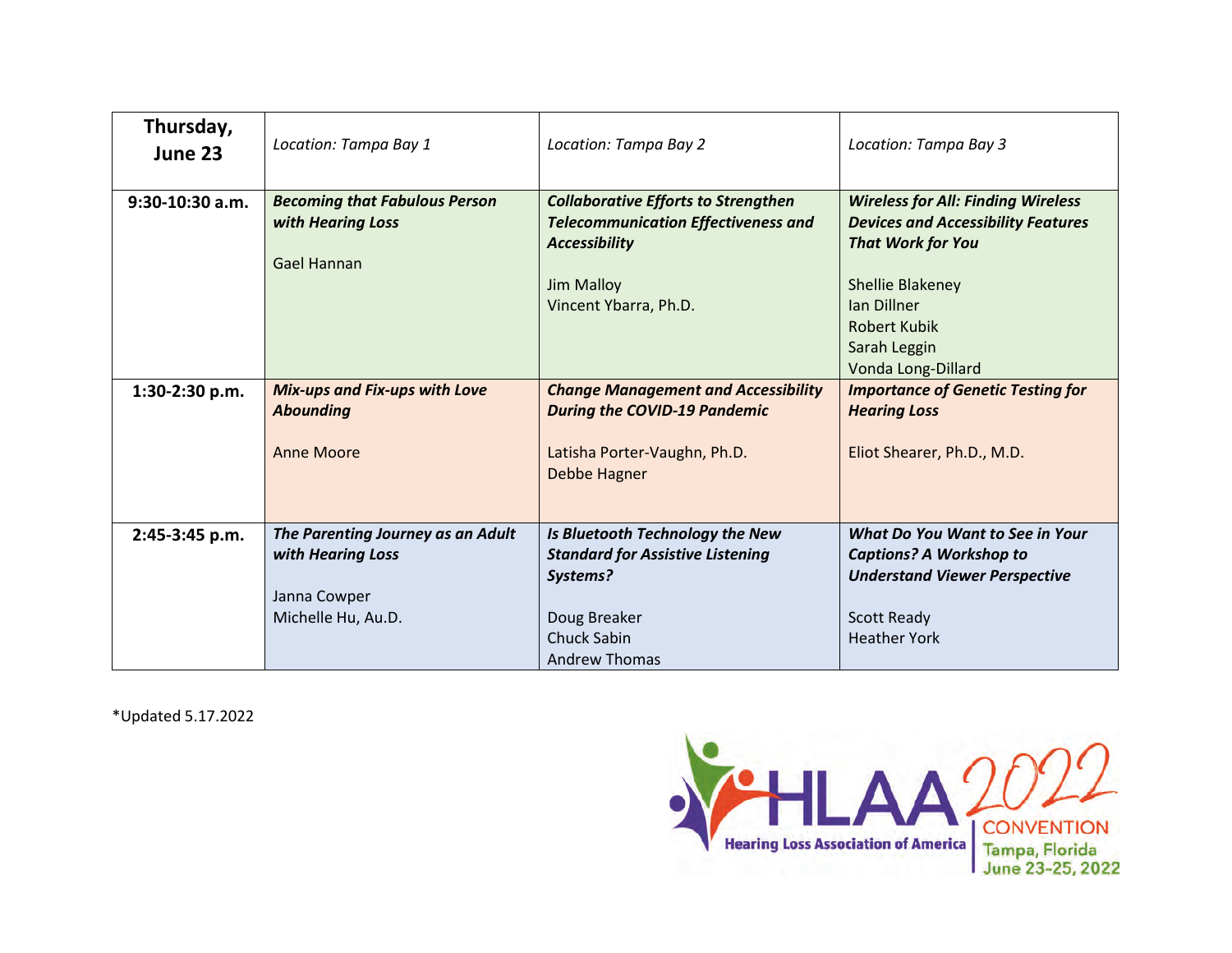| Friday,<br>June 24 | Location: Tampa Bay 1                    | Location: Tampa Bay 2                       | Location: Tampa Bay 3                      |
|--------------------|------------------------------------------|---------------------------------------------|--------------------------------------------|
| $1:15-2:15$ p.m.   | <b>Different Patients, Different</b>     | <b>ICAAT: A Community that Brings</b>       | <b>ReCharge: Changes of Today's</b>        |
|                    | Journeys: Three Surgeons'                | <b>Together Consumers and Industry</b>      | <b>Membership</b>                          |
|                    | <b>Experiences with Cochlear</b>         |                                             |                                            |
|                    | <b>Implantation</b>                      | Lise Hamlin<br>Linda Kozma-Spytek           | <b>Tanya Williams</b>                      |
|                    | Christine Dinh, M.D.                     | Victoria Lennon                             |                                            |
|                    | Justin Golub, M.D.                       |                                             |                                            |
|                    | Candace Hobson, M.D.                     |                                             |                                            |
| 2:30-3:30 p.m.     | <b>Cochlear Implantation: What's the</b> | <b>Hearing Loops and Bluetooth</b>          | <b>The Psychological Nuts and Bolts of</b> |
|                    | <b>Patient Experience?</b>               | <b>Accessories: Benefits of Wireless</b>    | How to Form a Resilient Identity           |
|                    |                                          | <b>Connectivity</b>                         |                                            |
|                    | Diane Martinez, Au.D.                    |                                             | Michael Harvey, Ph.D.                      |
|                    | Roxana Rotundo                           | Juliëtte Sterkens, Au.D.                    |                                            |
|                    |                                          | Justin Burwinkel, Au.D.                     |                                            |
| 3:45-4:45 p.m.     | <b>Manufacturers Panel: Hearing Aid</b>  | <b>Hearing Health Differences Linked to</b> | <b>Trends in Theater and Cinema</b>        |
|                    | <b>Innovation</b>                        | <b>Cultural Characteristics</b>             | <b>Accessibility: A Progress Report</b>    |
|                    |                                          |                                             |                                            |
|                    | Eric Branda, Ph.D.                       | Ellen A. Rhoades                            | John Waldo, Esq.                           |
|                    | Laurel Christensen, Ph.D.                |                                             | Jerry Bergman                              |
|                    | Dave Fabry, Ph.D.                        |                                             |                                            |
|                    | Christine Jones, Ph.D.                   |                                             |                                            |
|                    | Thomas A. Powers, Ph.D.                  |                                             |                                            |
|                    | Virginia Ramachandran, Ph.D.             |                                             |                                            |

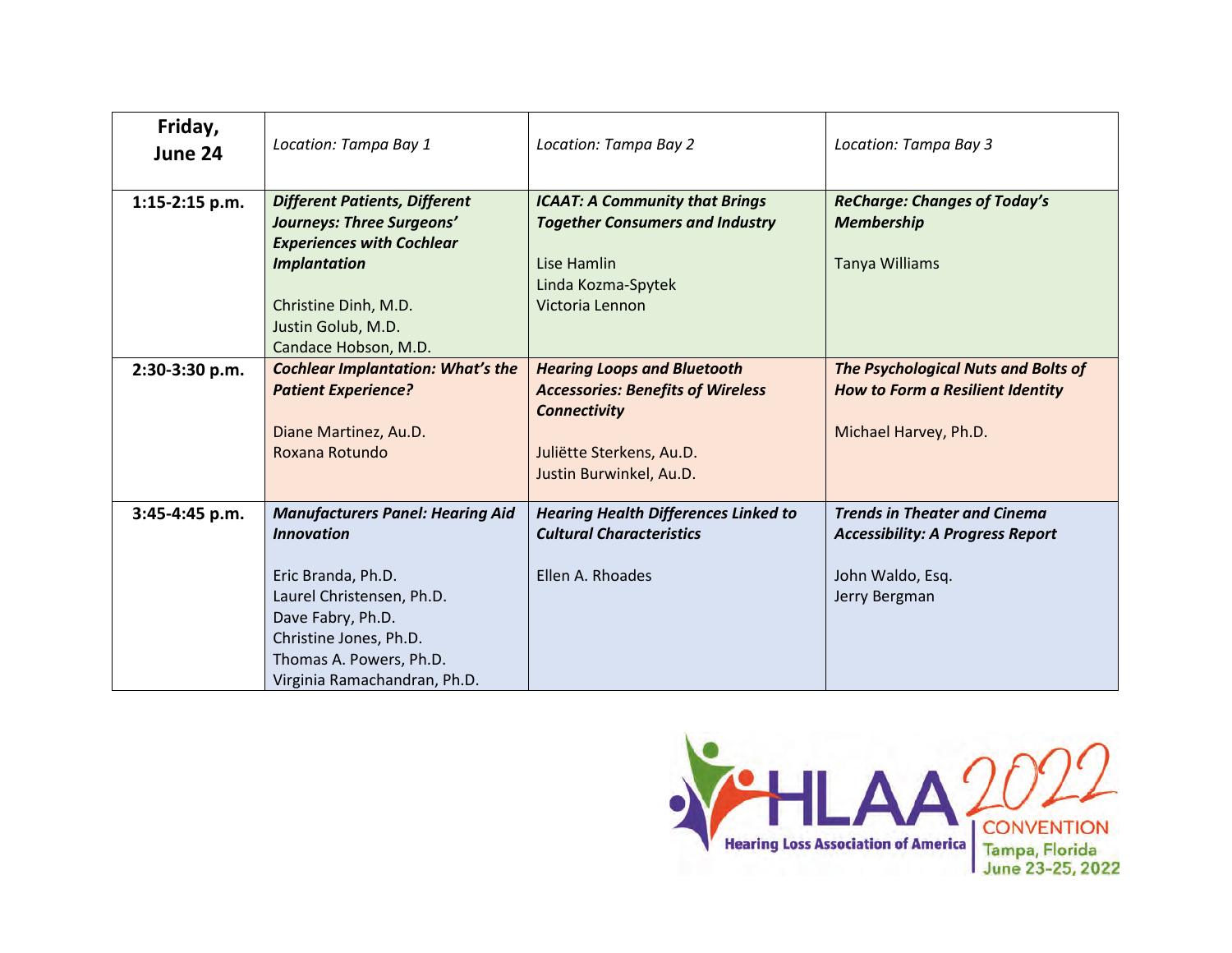| Saturday,<br>June 25 | Location: Tampa Bay 1                                                                                                                                                                                                               | Location: Tampa Bay 2                                                   | Location: Tampa Bay 3                                                                                      |
|----------------------|-------------------------------------------------------------------------------------------------------------------------------------------------------------------------------------------------------------------------------------|-------------------------------------------------------------------------|------------------------------------------------------------------------------------------------------------|
| 11 a.m.-Noon         | <b>Hearing Loss Goes to Court</b><br>John Waldo, Esq.                                                                                                                                                                               | <b>Yoga for Every Soul and Sound System</b><br>Debra Cerruti            | <b>Hearing Care Disparities: What Do We</b><br><b>Know? What Can We Do?</b><br>Carrie Nieman, M.D.         |
| 12:15-1:15 p.m.      | <b>Hearing Loss, Workplace Inclusion</b><br>and Career Success<br>David Baldridge, Ph.D.<br>Tina Childress, Au.D.<br><b>Shari Eberts</b><br>Chad Ruffin, M.D.<br>Kelly Tremblay, Ph.D.<br>John Waldo, Esq.                          | <b>HLAA Public Policy and You for 2022</b><br><b>Lise Hamlin</b>        | Do it for the Gram! How to Become a<br><b>Hearing Loss Instagram Influencer</b><br><b>Kimberly Erskine</b> |
| 3:30-4:30 p.m.       | Diversity, Equity and Inclusion -<br><b>The Conversation Has Started!</b><br>Tricia Ashby-Scabis, Au.D.<br>Ibrahim Dabo<br>Barbara Kelley<br>Pamela Martin<br>Carrie Nieman, M.D.<br>Latisha Porter-Vaughn, Ph.D.<br>Roxana Rotundo | Let's Get Real: Advocating for<br><b>Ourselves</b><br>Dorothy C. Miller | I Can't Read Your Lips! Writing<br><b>Proposals for Capital Campaigns</b><br>Eloise E. Schwarz             |